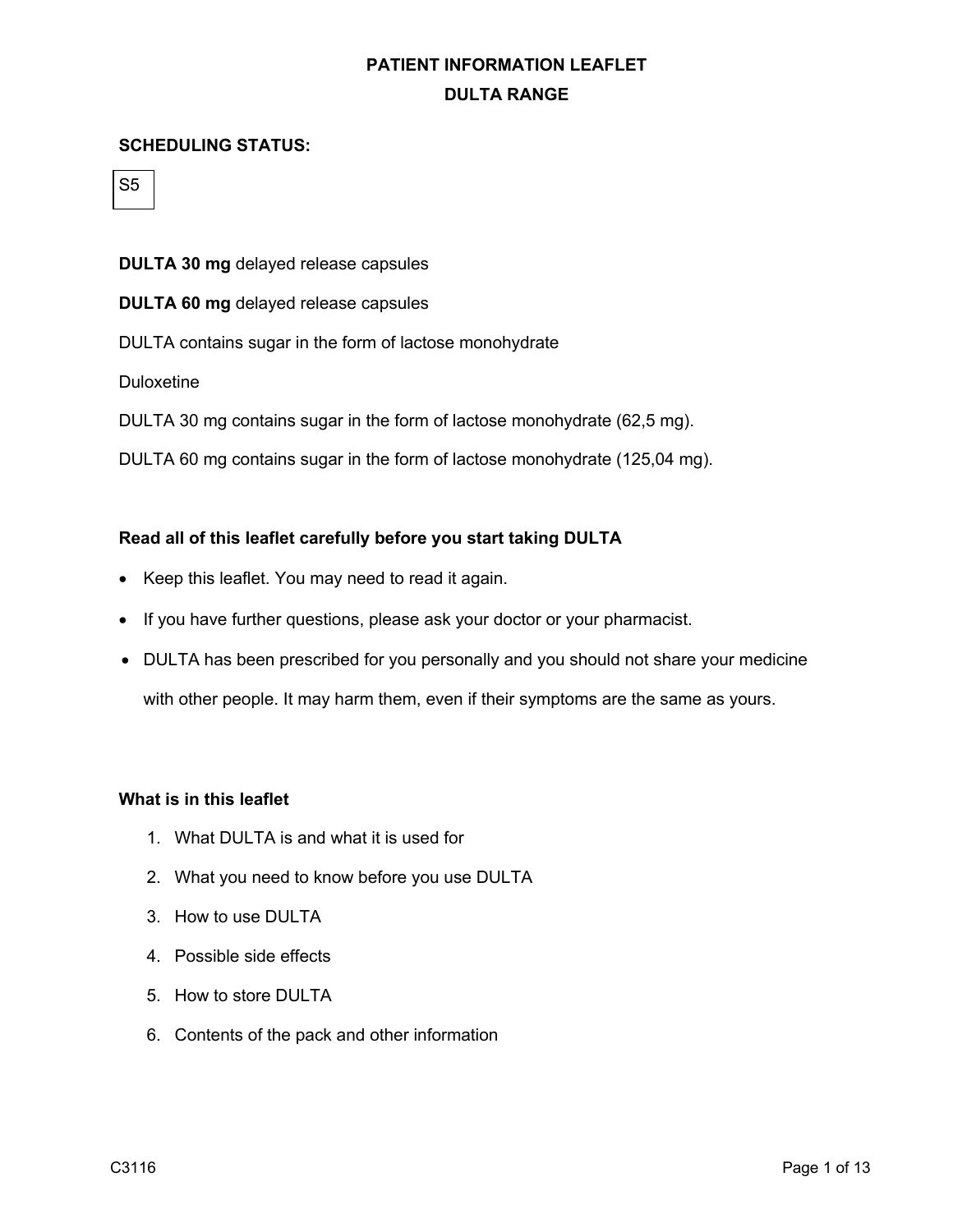### **1. What DULTA is and what it is used for**

DULTA contains duloxetine hydrochloride, one of a group of medicines called

Psychoanaleptics (antidepressants).

DULTA is used:

- in the treatment of depression
- for neuropathic (nerve) pain associated with diabetic peripheral neuropathy (damaged nerves as a result of diabetes).

### **2. What you need to know before you take DULTA**

#### **Do not take DULTA**

- if you are hypersensitive (allergic) to duloxetine or any of the other ingredients of DULTA (see section 6)
- if you are a child under the age of 18 years (see Warnings and Precautions)
- if you are pregnant or breastfeeding your baby (see -Pregnancy, breastfeeding and fertility)
- if you have serious liver or kidney disease
- if you take other medicines called monoamine oxidase inhibitors (MAOIs) to treat depression and including the antibiotic for treating infections, linezolid (see Taking other medicines with DULTA)
- If you have an eye condition called glaucoma (high pressure in the eye)
- If you have uncontrolled high blood pressure
- If you are taking fluvoxamine (for obsessive-compulsive disorder/ depression/anxiety), ciprofloxacin or enoxacin(antibiotics for infection)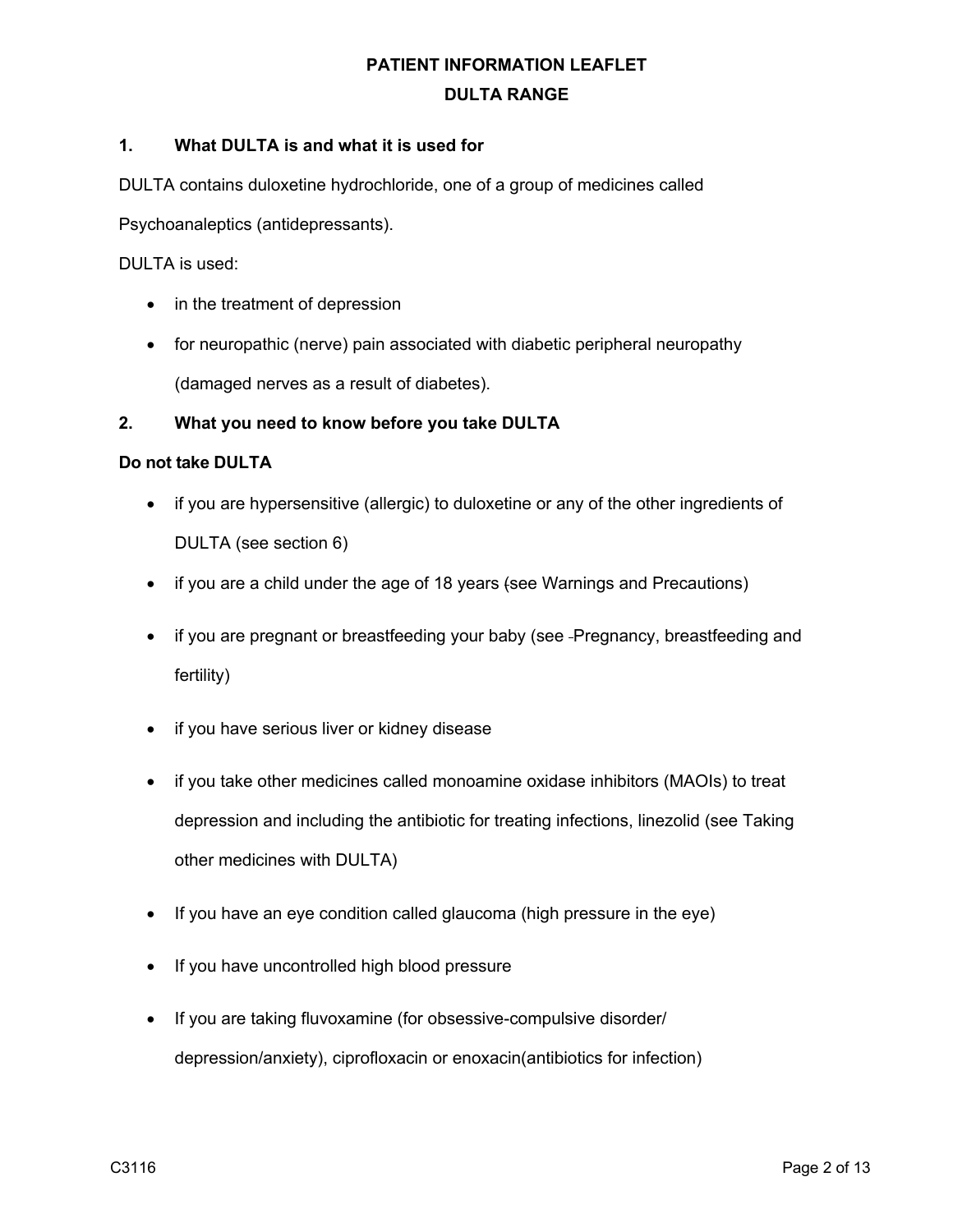• if you are pregnant and your doctor has prescribed DULTA for you in the month before your baby is due, there is a risk of excessive bleeding after childbirth

#### **Warnings and precautions**

Take special care / Special care should be taken with DULTA:

- DULTA should not be used by children under the age of 18 years (see Take special care with DULTA)
- if you are taking other medicines called monoamine oxidase inhibitors (MAOIs), such as moclobemide, you must wait at least 14 days after you stop taking the MAOI before starting treatment with DULTA (see Other medicines with DULTA)
- if you have major depression and generalised anxiety, as a child or adult, the use of DULTA may worsen your condition and result in suicidal thoughts and tendencies. Should you experience these thoughts or tendencies, inform your doctor or pharmacist immediately

### **Tell your doctor:**

- If you have a history of mania or a diagnosis of bipolar disorder, and/or seizures
- if you suffer from an eye condition called glaucoma (high pressure in the eye)
- if you have been diagnosed with kidney problems
- if you have been diagnosed with a liver condition
- if you have a heart condition such as high blood pressure or a rapid heart rate as DULTA may affect this condition and your doctor may want to adjust your dose
- if you feel restless and need to move most of the time after the first few weeks of starting treatment with DULTA
- if you experience side effects after starting treatment with DULTA such as agitation,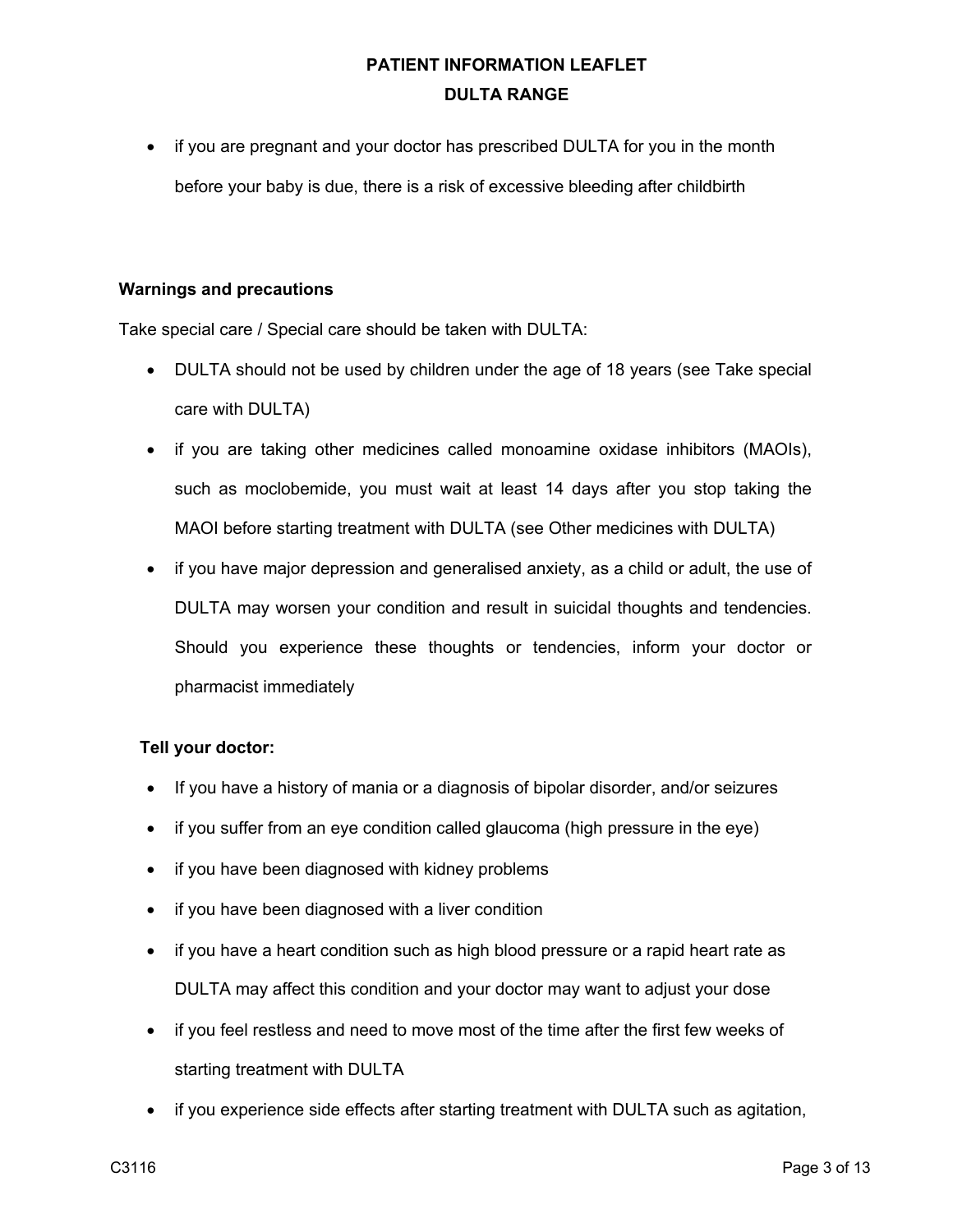restlessness, confusion, rapid heart rate, muscle twitching and inco-ordination, heavy sweating, diarrhoea, headache, shivering, goose bumps (see POSSIBLE SIDE EFFECTS). You may have a serious condition called Serotonin syndrome

- if you are at risk of low sodium levels, e.g. elderly, treatment with diuretics, dehydrated
- if you are taking St John's Wort (natural medicine)
- if you have bleeding disorders or take any medicine to prevent your blood from clotting, as DULTA may interfere with the way it works
- if you are a smoker, as a dosage adjustment may be needed.

Avoid alcohol intake whilst taking DULTA.

Do not suddenly stop taking DULTA as this may lead to headache, nausea, vomiting, dizziness, sleeplessness, anxiety and "pins and needles".

## **Children:**

Safety and efficacy have not been established in patients younger than 18 years of age.

## **Other medicines and DULTA**

Always tell your healthcare provider if you are taking any other medicine. (This includes complementary or traditional medicines.)

Tell your doctor if you are taking any of the following:

- fluvoxamine (to treat a mental disorder), ciprofloxacin and enoxacin (antibiotics) as these medicines may increase or decrease the levels of DULTA in your blood
- desipramine or paroxetine (antidepressants) as these medicines may affect the concentration of DULTA in your blood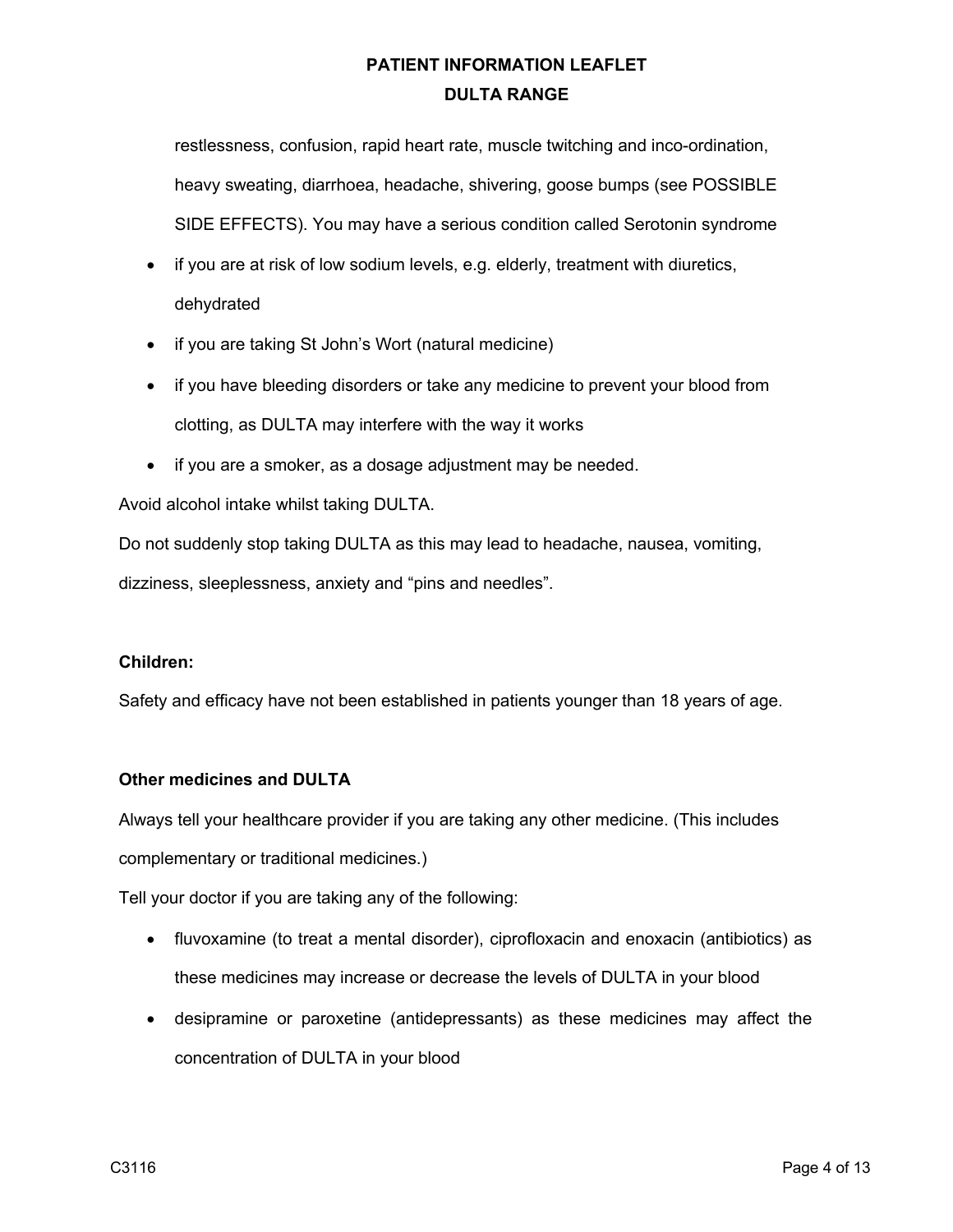- Monamine Oxidase inhibitors (MAOIs) such as moclobemide and linezolid (an antibiotic) (see Other medicines with DULTA)
- risperidone, tricyclic antidepressants (for depression) such as nortriptyline, amitriptyline, clomipramine and imipramine (to treat depression)
- flecainide, propafenone and metoprolol (to treat heart problems)
- benzodiazepines (tranquiliser), phenobarbitone (treatment of epilepsy) and antipsychotic medicines should be used with caution
- antihistamines that cause drowsiness should be used with caution
- St John's Wort (*Hypericum perforatum*) and tryptophan (natural medicines)
- tramadol and pethidine (for pain)
- medicines to prevent blood clotting such as warfarin should be used with caution as DULTA could increase the risk of bleeding

## **DULTA with food and drink and alcohol**

Avoid drinking alcohol. DULTA can be taken with or without food.

### **Pregnancy, breastfeeding and fertility**

• If you are pregnant or breastfeeding your baby, please consult your doctor,

pharmacist or other healthcare professional for advice before using DULTA.

You should not take DULTA:

• if you are pregnant, planning to become pregnant or if you suspect you are pregnant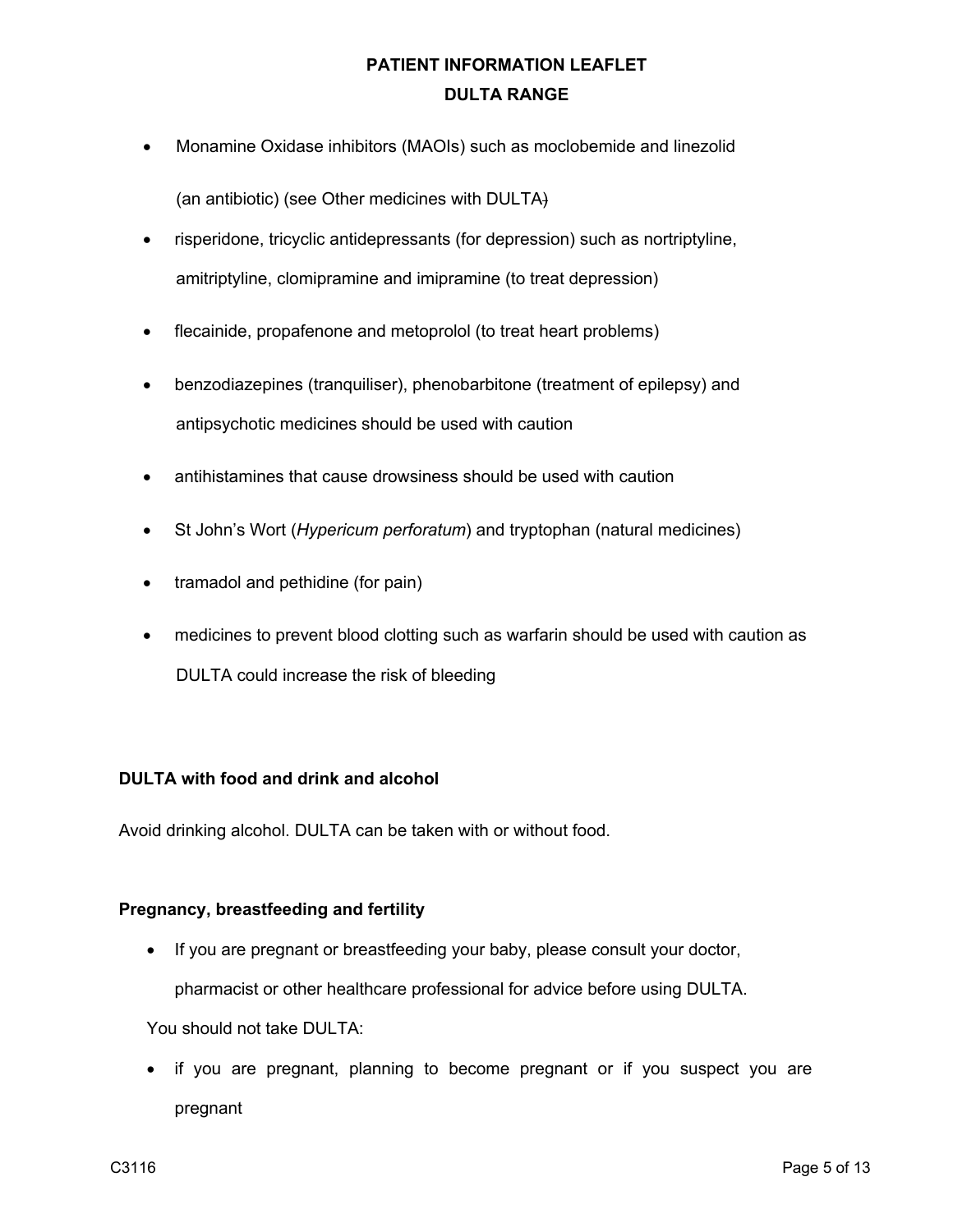• if you are breastfeeding your baby

If you become pregnant whilst taking DULTA, please consult your doctor immediately (see Do not take DULTA).

If you are pregnant and your doctor has prescribed DULTA for you in the month before your baby is due, there is a risk of excessive bleeding after childbirth.

### **Driving and using machines:**

You may feel dizzy or sleepy while taking DULTA. Do not drive, operate machinery, or do anything else that could be dangerous until you know how you react to DULTA. It is not always possible to predict to what extent DULTA may interfere with the daily activities of a patient. Patients should ensure that they do not engage in the above activities until they are aware of the measure to which DULTA affects them.

## **Important information about some of the ingredients of DULTA:**

DULTA contains lactose. Patients with the rare hereditary conditions of lactose or galactose intolerance should not take DULTA.

DULTA contains lactose which may have an effect on the control of your blood sugar if you have diabetes mellitus.

### **3. How to take DULTA**

Do not share medicines prescribed for you with any other person.

Always use DULTA exactly as your doctor has instructed you. You should check with your doctor or pharmacist if you are unsure.

*Adults:*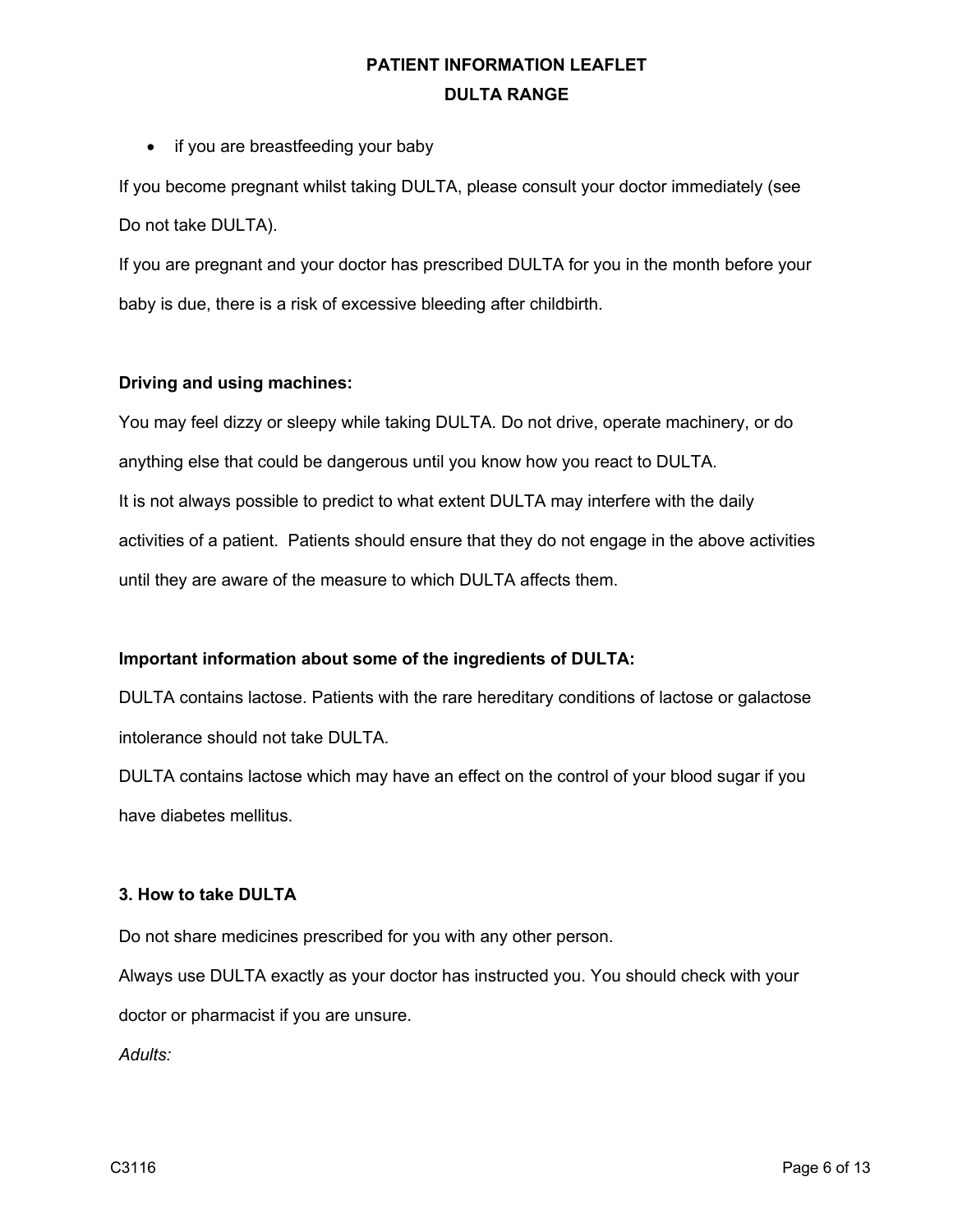#### **Depression:**

DULTA should be started and maintained at a dose of 60 mg once daily with or without meals.

#### **Diabetic nerve pain:**

The usual dose is 60 mg once daily with or without meals.

### **Children:**

Safety and efficacy have not been established in patients younger than 18 years of age (see Do not take DULTA and Take special care with DULTA). Your doctor will tell you how long your treatment with DULTA will last.

Do not stop treatment early because you may experience unwanted side effects. If you have the impression that the effect of DULTA is too strong or too weak, tell your doctor or pharmacist.

## **If you take more DULTA than you should:**

In the event of overdosage, consult your doctor or pharmacist. If neither is available, contact the nearest hospital or poison control centre. Take this leaflet and any remaining tablets with you so that your doctor may know what you have taken. In the event of overdose, you may experience nausea, vomiting or feel dizzy.

### **If you forget to take DULTA:**

It is important to take DULTA every day. If you forget to take DULTA, take a dose as soon as you remember and then go on as prescribed on a normal daily dose. Do not take a double dose to make up for forgotten individual doses.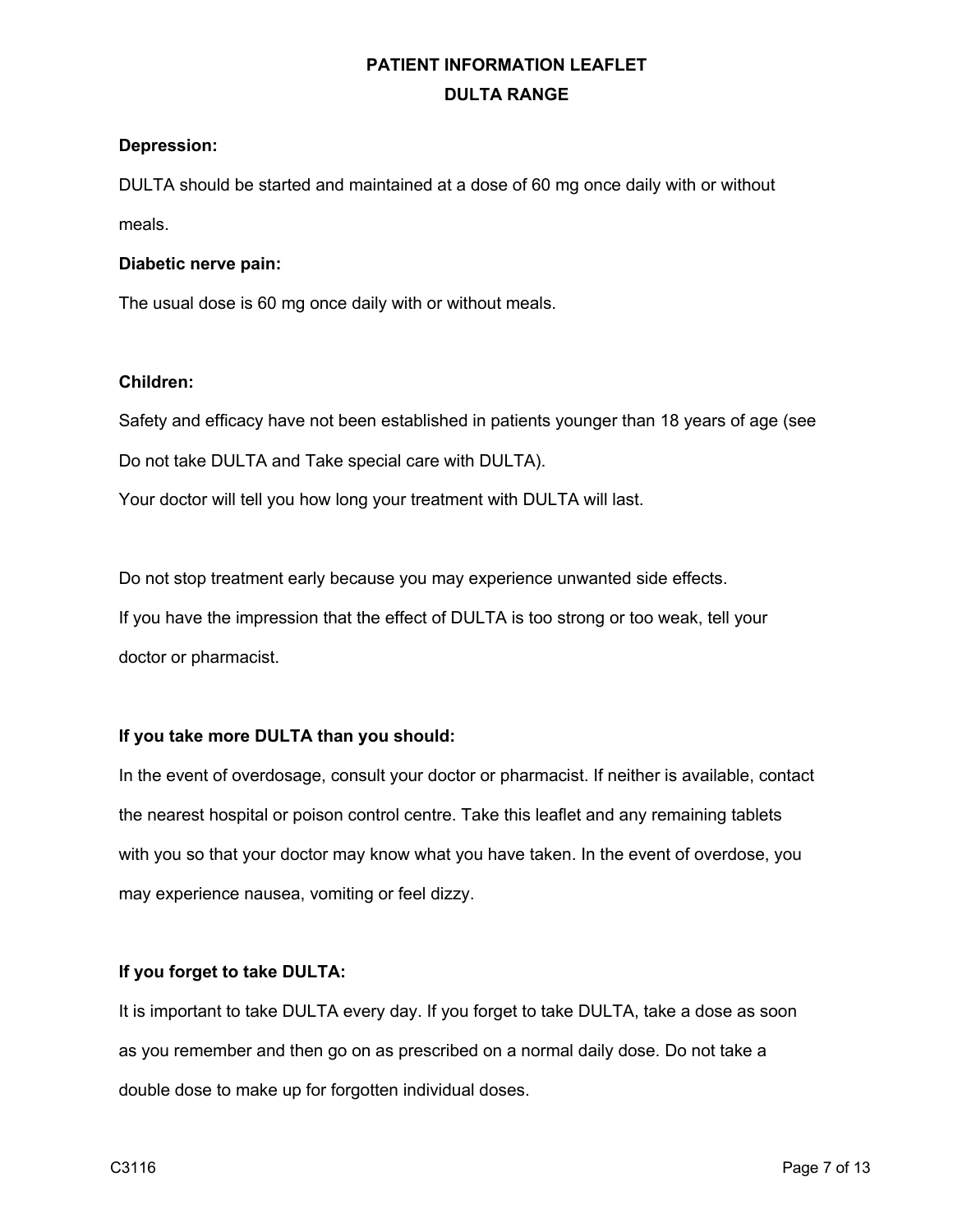#### **Effects when treatment with DULTA is stopped:**

It is important that you continue the course of treatment. Do not stop taking DULTA as this may lead to withdrawal symptoms such as headache, nausea, vomiting, dizziness, sleeplessness or a feeling of "pins and needles". Your doctor will gradually reduce the dose to minimise these side effects.

#### **4. Possible side effects**

DULTA can have side effects.

Not all side effects reported for DULTA are included in this leaflet. Should your general health worsen, or if you experience any untoward effects while using DULTA, please consult your doctor, pharmacist or other healthcare professional for advice.

If any of the following happens, stop using DULTA and tell your doctor immediately or go to the casualty department at your nearest hospital:

- swelling of the hands, feet, ankles, face, lips, mouth or throat, which may cause difficulty in swallowing or breathing
- rash or itching
- fainting

These are all very serious side effects. If you have them, you may have had a serious allergic reaction to DULTA. You may need urgent medical attention or hospitalisation. Tell your doctor immediately or go to the casualty department at your nearest hospital if you notice any of the following:

- Jaundice (yellow discolouration of the skin and eyes)
- Rapid heartbeat, increased blood pressure, feeling dizzy when standing up
- Stevens-Johnson syndrome (a serious skin disorder, with purple rash)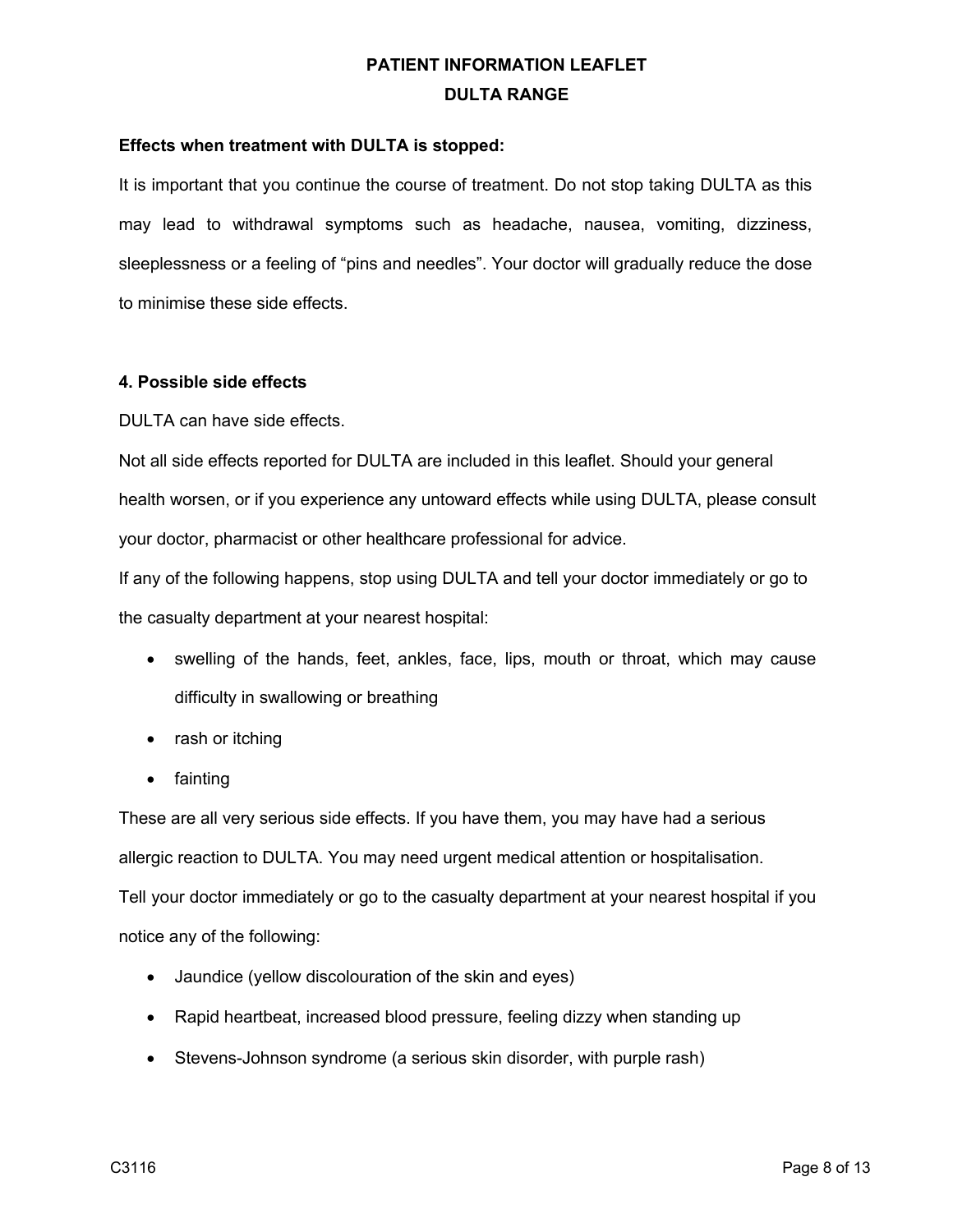- Suicidal thoughts and tendencies
- Mania (mental condition where you feel very excited or disorientated)
- Convulsions (fits)
- Liver disorders, liver failure with symptoms such as nausea, vomiting, loss of appetite, generally feeling unwell, fever, itching, dark urine
- Glaucoma (high eye pressure).

These are all serious side effects. You may need urgent medical attention.

Tell your doctor if you notice any of the following:

Frequent side effects:

- Decreased appetite, weight decrease
- Headache, yawning, drowsiness or sleepiness, difficulty falling asleep, feeling agitated or anxious, abnormal dreams, dizziness, tremor, physical weakness or lack of energy, abnormal sensation (usually "pins and needles"), tendency to fall (in the elderly 65 years and older)
- Blurred vision
- Ringing, buzzing or throbbing sound in the ears
- Hot flushes
- Nausea, vomiting, constipation, diarrhoea, dry mouth, indigestion, abdominal pain, flatulence (passing wind)
- Increased sweating, rash
- Musculoskeletal pain, muscle spasm
- Urinary problems such as abnormal or frequent urination, painful or difficult urination
- Male sexual dysfunction, decreased sexual desire (libido decreased).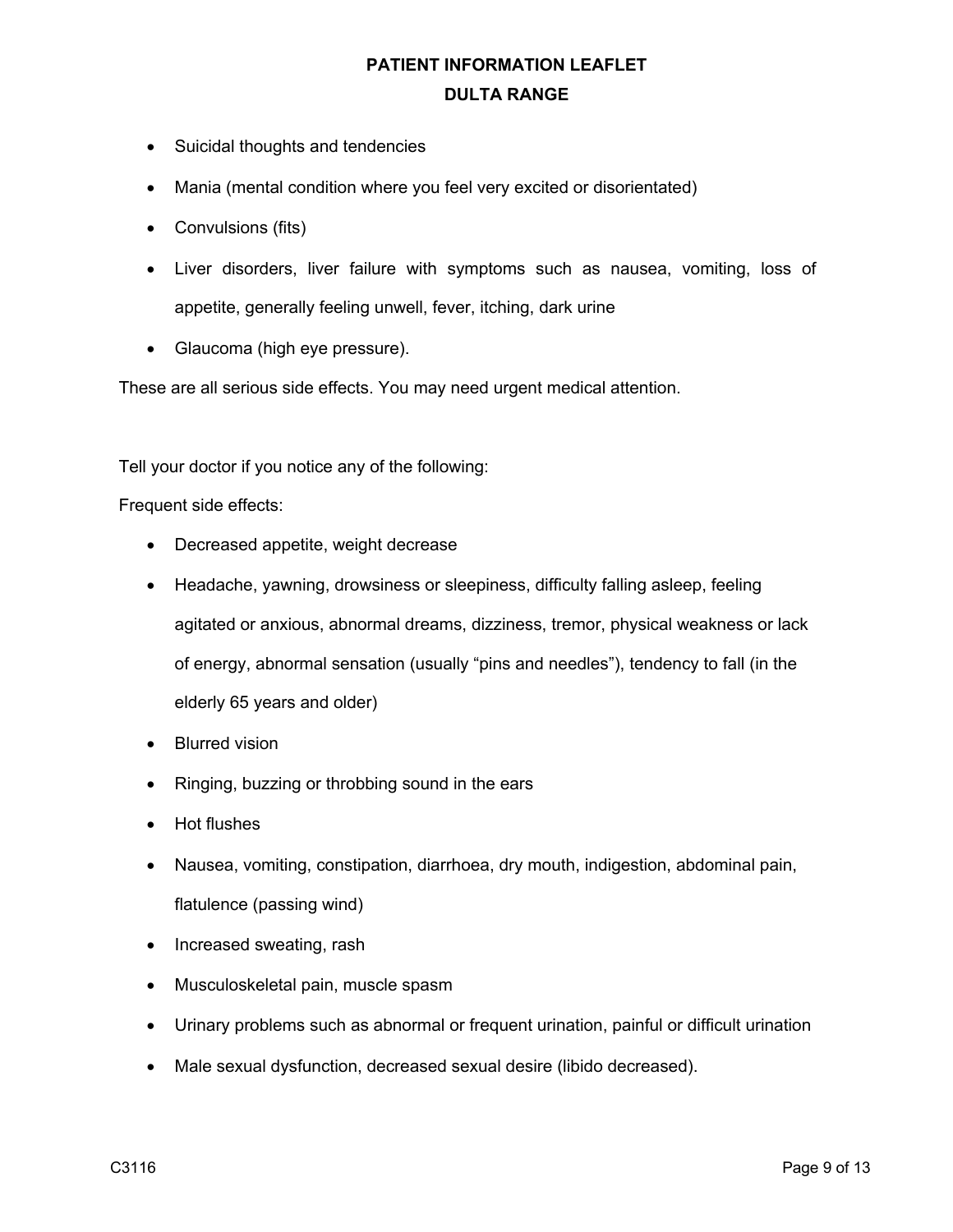Less frequent side effects:

- Hypothyroidism (thyroid condition, some of the symptoms include feeling tired and increase in weight, feeling cold, constipation, dry skin, puffy face, hoarse voice)
- Increased tendency to bruise
- Dehydration
- High blood sugar level (especially in diabetics)
- Disorientation, hallucinations, anger, nervousness, restlessness, problems concentrating
- Uncontrollable muscle movements, muscle twitching compulsion to constantly move about, tension, change in sense of taste, excessive grinding of teeth
- Dilation of pupil of the eye, visual disturbances, vertigo (sensation of spinning around), ear pain
- Feeling of coldness (hands, feet, arms, lower legs), fainting
- Throat infections, throat tightness, nose bleeds
- Burping, inflammation of mouth and lips, gastrointestinal bleeding, stomach irritation, difficulty swallowing, mouth sores or inflammation, passing fresh blood through the anus, breath odour
- Abnormal liver test results
- Night sweats, urticaria (skin rash with red raised bumps), skin sensitivity to light, pruritus (severe itching of skin), contact dermatitis (skin rash), cold sweats, cutaneous vasculitis (inflamed blood vessels on the surface of the skin)
- Muscle pain, muscle tightness, muscle cramps, lock jaw
- Difficulty urinating, nocturia (waking at night one or more times to urinate), polyuria (abnormally large amount of urine), decreased urine flow, abnormal urine odour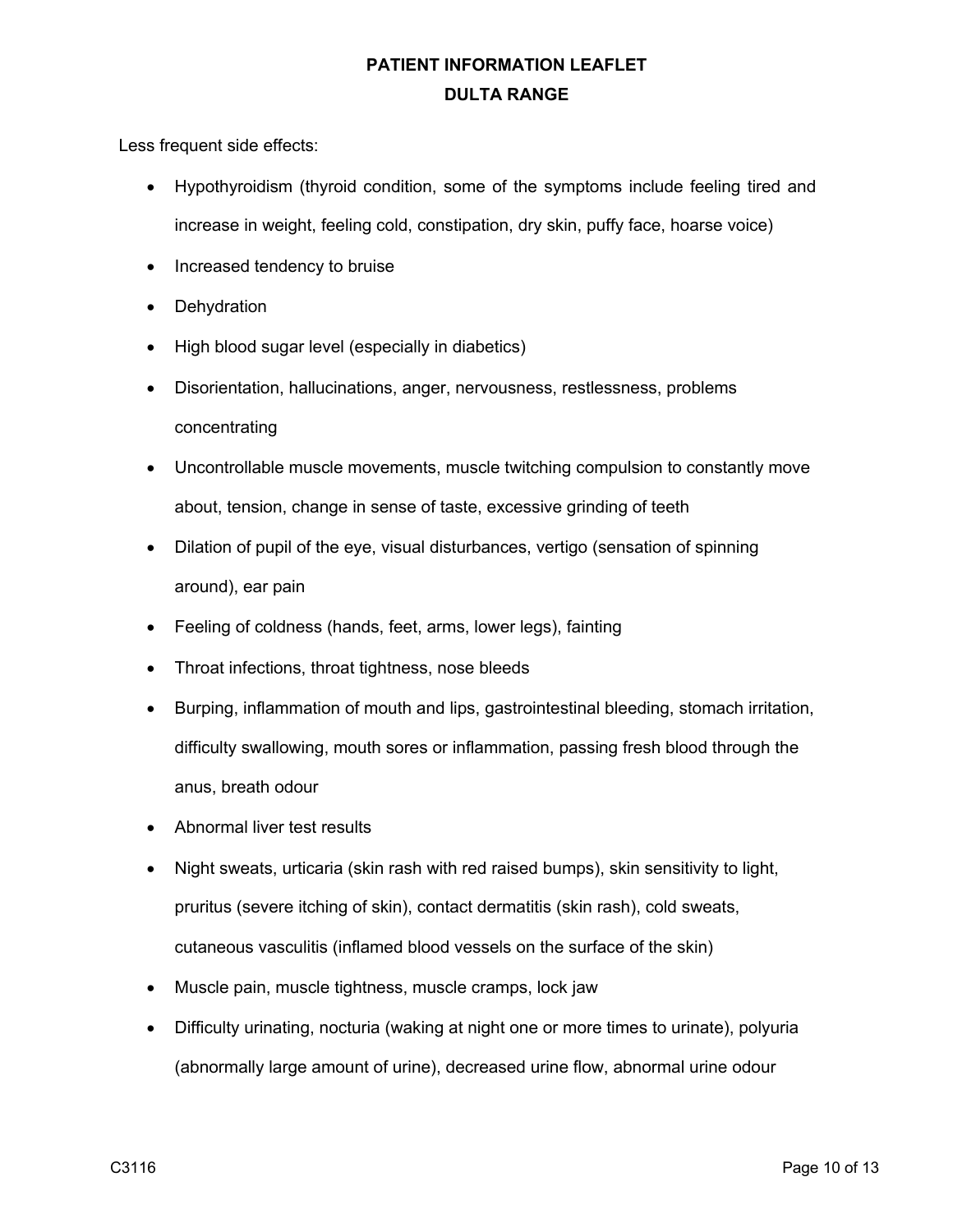- Excessive menstrual blood flow, testicle pain, milky secretions from the breasts, abnormal orgasm
- Feeling hot or cold, chills, thirst, generally feeling unwell, gait disturbance (abnormal walk)
- Increase in weight.
- **Laryngitis**
- Interstitial lung disease (disease with symptoms such as dry cough, and shortness of breath)
- Chest pain

Frequency unknown:

• Postpartum haemorrhage (excessive vaginal bleeding shortly after birth)

If you notice any side effects not mentioned in this leaflet, please inform your doctor or pharmacist.

### **Reporting of side effects**

If you get side effects, talk to your doctor or pharmacist. This includes any possible side effects not listed in this leaflet. You can also report side effects to SAHPRA via the "**6.04** 

**Adverse Drug Reporting Form**", found online under SAHPRA's publications: https://www.sahpra.org.za/Publications/Index/8. By reporting side effects, you can help provide more information on the safety of DULTA.

### **5. How to store DULTA**

Store all medicines out of reach of children.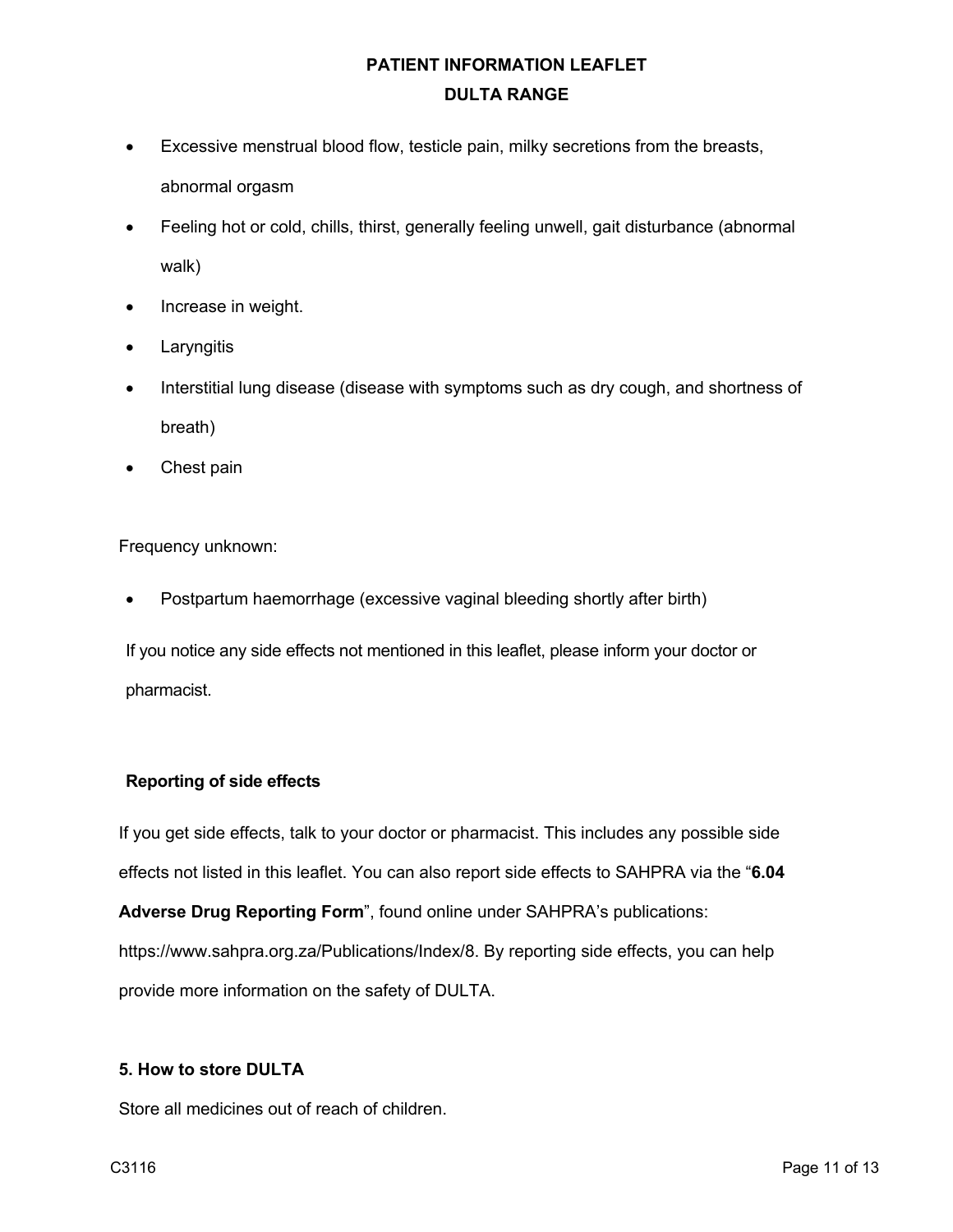Store at or below 25 °C in original container. Do not remove capsule from blister until required for use. Keep the blister in the outer container until required for use. Keep the HDPE container tightly closed. Do not use after the expiry date stated on the carton. Return all unused medicine to your pharmacist. Do not dispose of unused medicine in drains or sewerage systems (e.g. toilets).

### **6. Contents of the pack and other information**

#### **What DULTA contains**

The active substance is duloxetine.

DULTA 30 mg: Each delayed release capsule contains duloxetine hydrochloride, equivalent to 30 mg duloxetine.

DULTA 60 mg: Each delayed release capsule contains duloxetine hydrochloride, equivalent to 60 mg duloxetine.

### **The other ingredients are**

Croscarmellose sodium, hypromellose, hypromellose phthalate, lactose monohydrate, magnesium stearate, polysorbate 80, pregelatinised starch, talc, triethyl citrate and gelatine capsule shells.

DULTA contains sugar in the form of lactose monohydrate.

### **What DULTA looks like and contents of the pack**

DULTA 30 mg: Capsules have a dark blue cap and white body imprinted with 'LU' in white ink on cap and 'Q02' in black ink on the body, containing six white to off-white mini tablets. DULTA 60 mg: Capsules have a dark blue cap and a green body imprinted with 'LU' in